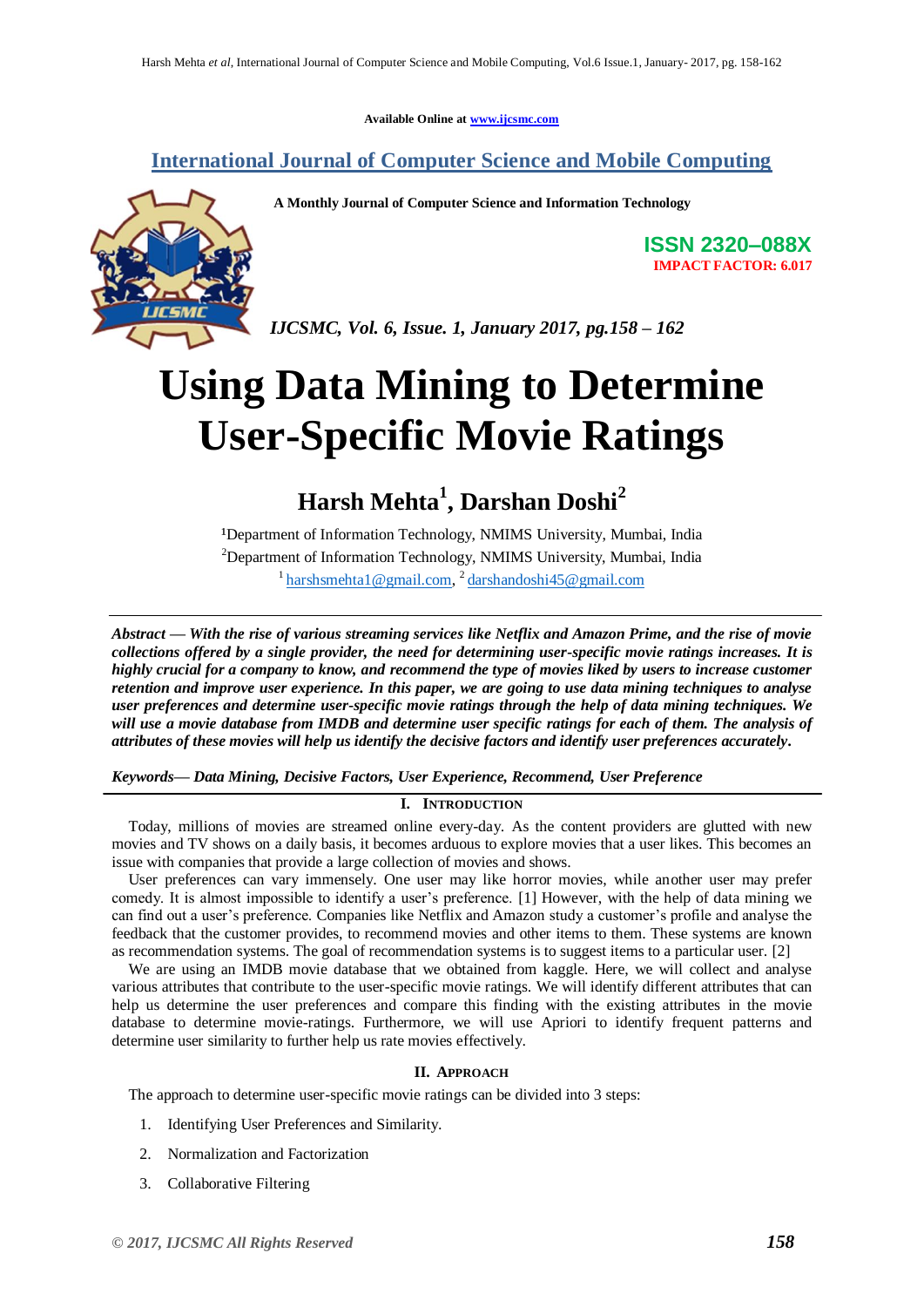#### *A. Identifying User Preferences and Similarity*

To identify user preferences and similarity, our first step is to apply the Apriori algorithm to a (User x Item) matrix to generate association rules. Apriori is an algorithm for frequent item set mining and association rule learning over transactional databases. It is an algorithm for efficient association rule discovery. We use the Apriori algorithm to generate a set of association rules. [3]

To implement our proposed procedure, we need to first obtain association rules via Apriori algorithm. We receive transaction file, minimum support and minimum confidence as an input from the algorithm. The transaction file is the rating matrix in our context as shown in the Table 1.

| THE RATINGS MATRIX                                                                                                                                                                 |  |  |  |  |  |   |  |  |
|------------------------------------------------------------------------------------------------------------------------------------------------------------------------------------|--|--|--|--|--|---|--|--|
| $\vert \textit{User/Item} \vert \textit{item}_1 \vert \textit{item}_2 \vert \textit{item}_3 \vert \textit{item}_4 \vert \textit{item}_5 \vert \text{} \vert \textit{item}_n \vert$ |  |  |  |  |  |   |  |  |
| $user_1$                                                                                                                                                                           |  |  |  |  |  |   |  |  |
| $user_2$                                                                                                                                                                           |  |  |  |  |  | . |  |  |
| $user_3$                                                                                                                                                                           |  |  |  |  |  |   |  |  |
| $\cdots\cdots\cdots$                                                                                                                                                               |  |  |  |  |  |   |  |  |
| $user_m$                                                                                                                                                                           |  |  |  |  |  | . |  |  |

TABLE I

In the above table, 0 means the user<sub>m</sub> doesn't like item<sub>n</sub>. 1 means the user<sub>m</sub> likes item<sub>n</sub>. After running the Apriori algorithm, and based on the minimum support and minimum confidence, a list of strong association rules is obtained. For example, a list of association rules is shown in the Fig. 1.

With the help of strong association rules, we can identify similar users and successfully rate the movies similar users have watched and liked higher than the one's they haven't. [4]

```
item, \rightarrow item,
item<sub>1</sub>, item<sub>4</sub> \rightarrow item<sub>5</sub><br>item<sub>2</sub> \rightarrow item<sub>3</sub><br>Fig. 1. Example of Association Rules
```
We determine a user's movie preferences based on the ratings provided as feedback through various mediums. In our case, we will be using a sample data set that will include various attributes that will help us identify a user's preference. To determine a user's preference, we individually consider various attributes as shown in Table 2.

| <b>TABLE II</b>                   |
|-----------------------------------|
| <b>USER PREFERENCE ATTRIBUTES</b> |

| <b>Attributes</b> | <b>Description</b>                                                                                                                                      |
|-------------------|---------------------------------------------------------------------------------------------------------------------------------------------------------|
| Rating            | The ratings given by the user to the movie.                                                                                                             |
| Actor/Actress     | The user may have a preference for certain actors and actresses,<br>and thus it is a crucial factor to consider.                                        |
| Genre             | Genre determines the style or category of the movie. Whether the<br>movie is based on drama, crime, action, love or a combination of<br>various styles. |
| Running time      | The length or the duration of the movie.                                                                                                                |
| Director          | The director who has produced the movie plays a significant role<br>in determining the like-ability of the movie.                                       |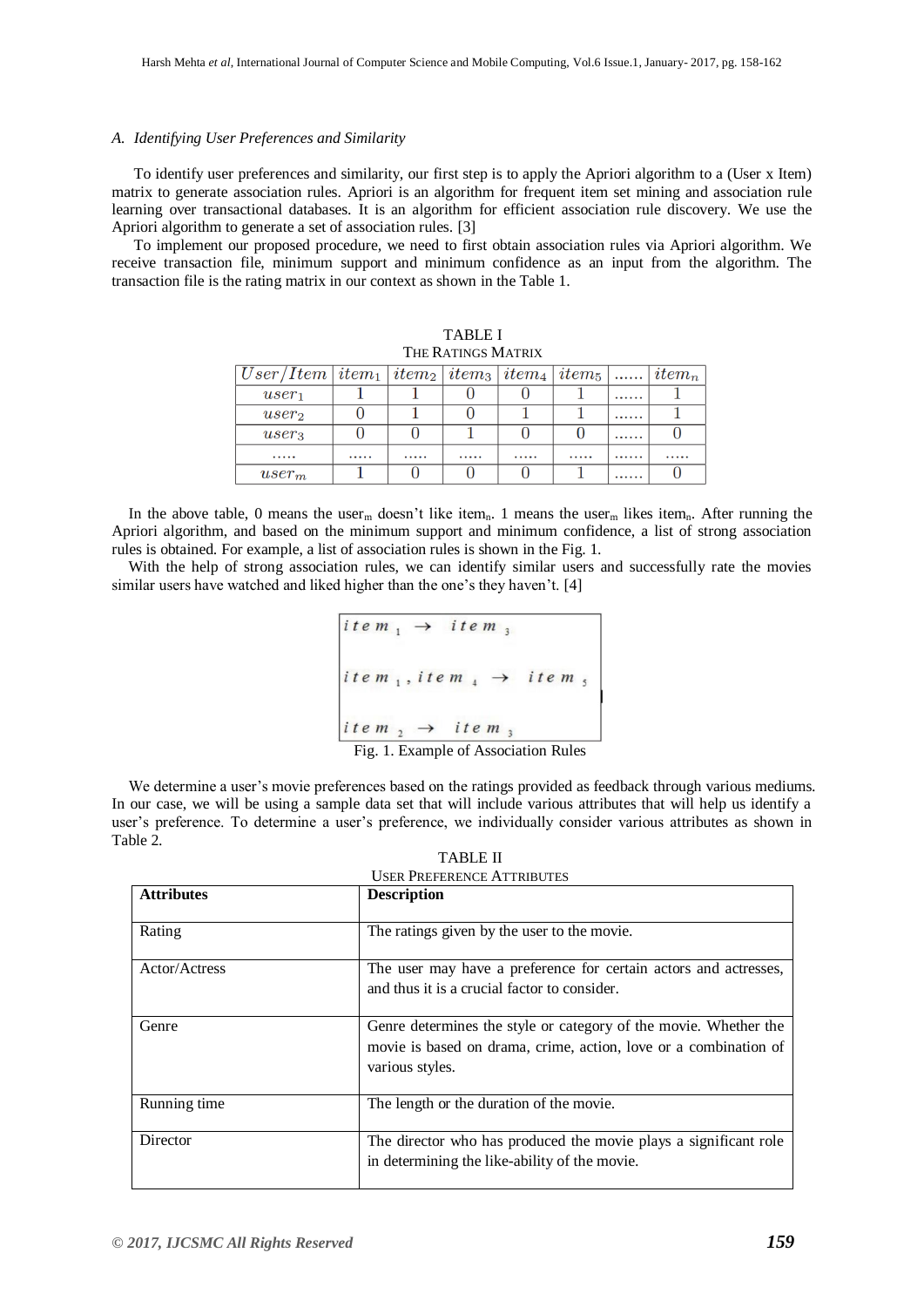| Social Media likes | Social media drives the opinion of the common man. Thus, the        |  |  |  |  |
|--------------------|---------------------------------------------------------------------|--|--|--|--|
|                    | number of likes on a particular movie's fan page may reflect its    |  |  |  |  |
|                    | likability. Furthermore, we can access the user's likes to identify |  |  |  |  |
|                    | which movies he/she likes.                                          |  |  |  |  |
|                    |                                                                     |  |  |  |  |
| Language           | The language spoken in the movie is a driving factor for the        |  |  |  |  |
|                    | audience. Example, a user may only watch Bollywood movies           |  |  |  |  |
|                    | because he/she cannot understand English.                           |  |  |  |  |
|                    |                                                                     |  |  |  |  |

Here, we consider various attributes and a combination of them to determine a user's preference. We apply a counter to the above attributes and determine the decisive factors for a user to like a particular movie. [5] For example, if a user has watched 10 movies with the actor Tom Cruise starring in it, it is safe to assume that the user has a preference for Tom Cruise movies. Same for genre, if a person has watched 10 comedy movies out of the total 15, it is safe to assume that the person has a preference for Comedy movies.

Thus, when we determine the decisive factors to identify the user preference, we can move forward with the proposed procedure. In the next step, we move forward to normalization and factorization.

#### *B. Normalization and Factorization*

Retrieved content features and obtained rating information from IMDB are normalized separately, before they are combined to a single rating matrix. This extended matrix is then passed through the factorization process to reduce the dimension of the data. [6] Finally, collaborative filtering is applied on the reduced data to predict the missing ratings.

In our approach, we are mainly interested in the Movie and User entities, and their relations to any other available features. Possible movie features are actor, country and genre, as well as users that gave ratings on these items. From the perspective of a user, we have the features gender, age and occupation, plus items that were rated by these users. [7] Our goal is to combine the original rating matrix with all extracted feature information in a single model. After constructing an extended matrix, we can apply collaborative filtering techniques to estimate missing user-item ratings. Inflating the original rating matrix with content-based features is expected to improve the performance for rating prediction.

#### *Normalization*

When we compare the items contained in our original IMDB ratings matrix with the entries of our generated feature matrices, we will notice that both exhibit a different range of values. Where movie ratings can range from 1 to 5 (zero if non-rated), content-features are either existent or not (1 or 0). Hence, rating matrix and feature matrices both need to be normalized in a different way.

In our case, we make use of subtractive normalization. User-item ratings usually exhibit different kinds of global effects. [8] For instance, some users always tend to give higher ratings on items than other users, and some items at an average receive more positive user feedback than other items. In order to compute accurate rating predictions, global effects need to be removed from our data before applying any collaborative filtering techniques. [9] Typically, a weighted combination of user-, item- and overall-average rating values is subtracted from the original entries to remove individual user preferences and item popularity effects. Typically, all normalized rating have a value around zero, which enables a comparison of the single ratings entries. The general equation for the subtractive normalization is formulated in the following:

$$
\tilde{r}_{u,i}=r_{u,i}-\alpha \overline{r}-\beta \overline{r}_u-\gamma \overline{r}_i
$$

$$
\overline{r} = \frac{\sum_{x}\sum_{y}r_{xy}}{\#ratings(r)} \qquad \overline{r}_u = \frac{\sum_{y}r_{uy}}{\#ratings(u)} \qquad \overline{r}_i = \frac{\sum_{x}r_{xi}}{\#ratings(i)}
$$

The parameters, and determine the influence of the observed effects on the final normalization result. Our purpose is to find a single parameter configuration, which gives optimal normalization results for all entries of our original rating matrix.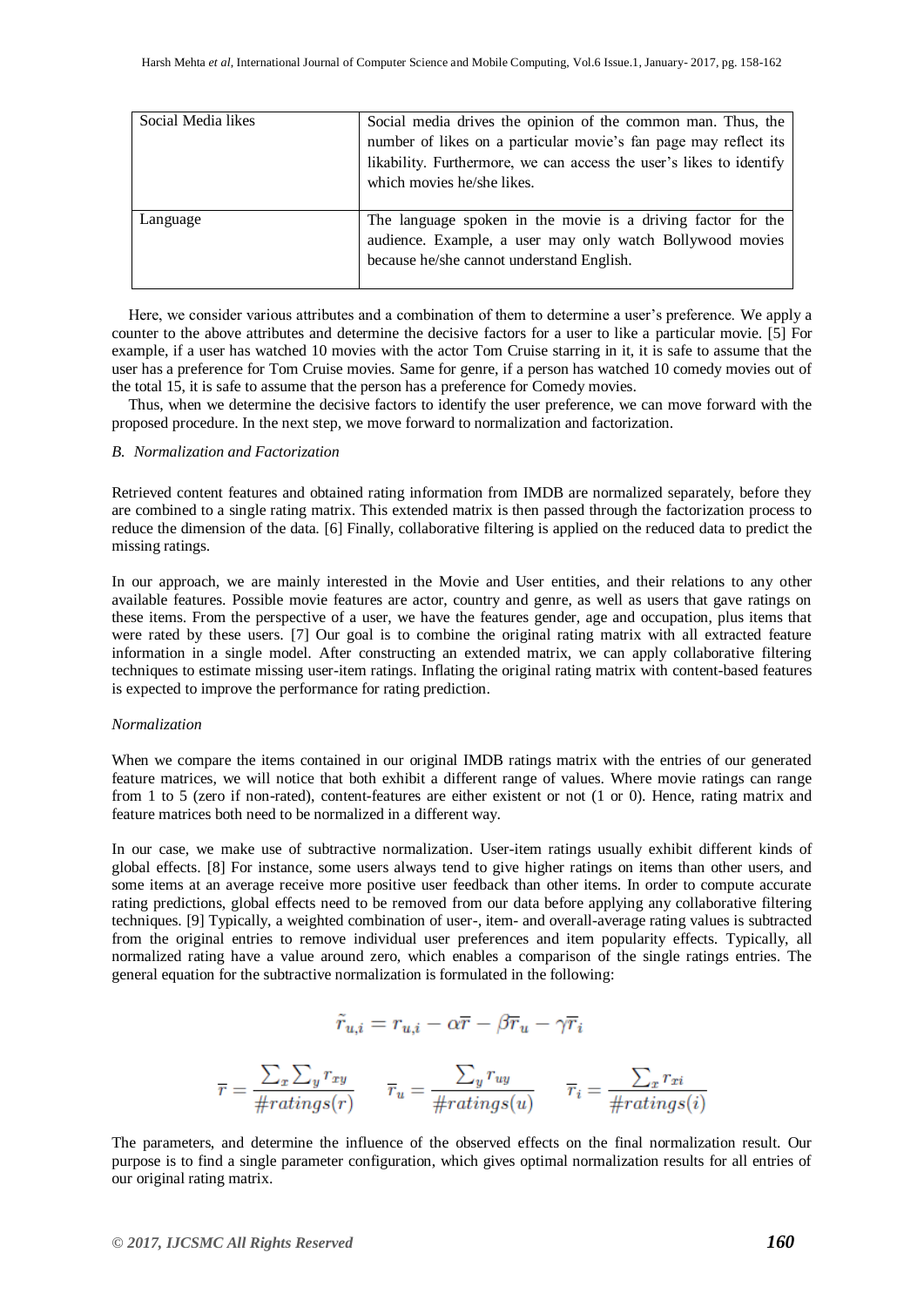#### *Matrix Factorization*

Besides analysing diverse movie and user features, our research is also concerned with matrix factorization, and its impact on prediction accuracy. Typically, matrix factorization techniques are employed to reduce the dimension of the item space and/or to retrieve latent relations between items of the observed dataset.

In our case, we employ the well-known Singular Value Decomposition (SVD) method, which factorizes the original rating matrix into three low-dimensional matrices containing the left-singular vectors, the singular values and right-singular vectors respectively ( $R = U \cdot S \cdot V'$ ). [10] The resulting matrices can be utilized for rating prediction in several different ways. Because the new generated matrices can be considered as an approximation of the original rating matrix, they can be employed to directly estimate missing rating values. For a particular matrix entry  $r_{\text{min}}$ , this is done in the following way:

$$
\hat{r}_{u,i} = X(u) \cdot Y(i)
$$
  $(X = U_k S_k^{1/2} \& Y = S_k^{1/2} V_k')$ 

The compound matrices X and Y represent user and item concepts respectively. Unknown user-item ratings are predicted by computing the dot-product between the appropriate user and item concept.

#### *C. Collaborative Filtering*

Collaborative filtering algorithm usually works by searching a large group of people and finding a smaller set with tastes similar to that of a particular user. It looks at other things they like and combines them to create a ranked list of suggestions. In our case, we employ the item-based collaborative filtering algorithm (IBCF).

In order to make the rating predictions for target item B by user A, the first step is to determine a set S of items that are most similar to target item B. The ratings in item set S, which are specified by A, are used to predict whether the user A will like item B. [11] Therefore, considering the users in the previous example, user X's ratings on similar science fiction movies like Alien and Predator can be used to predict his rating on Terminator and subsequently make a recommendation.

In the following, we want to illustrate the algorithm of IBCF. Again, we first need to compute the similarities of the neighbourhood items, before their ratings can be employed for estimation.

| <b>TABLE III</b>  |                     |                     |                  |                  |  |  |  |  |
|-------------------|---------------------|---------------------|------------------|------------------|--|--|--|--|
| RATING TABLE      |                     |                     |                  |                  |  |  |  |  |
|                   | <b>Forrest Gump</b> | <b>Pulp Fiction</b> | <b>Toy Story</b> | <b>Star Wars</b> |  |  |  |  |
| Forrest Gump (FG) |                     | 0.7389              | 0.6301           | 0.7006           |  |  |  |  |
| Pulp Fiction (PF) | 0.7389              |                     | 0.4523           | 0.7314           |  |  |  |  |
| Toy Story (TS)    | 0.6301              | 0.4523              |                  | 0.5307           |  |  |  |  |
| Star Wars (SW)    | 0.7006              | 0.7314              | 0.5307           |                  |  |  |  |  |

Employing the item-oriented approach, the final rating prediction for our tuple  $\langle A, P \rangle$  Fiction is quite different to what we calculated before.

$$
pred(u, i) = \frac{\sum_{j \in ratedItems(u)} itemSim(i, j) \cdot r_{uj}}{\sum_{j \in ratedItems(u)} | itemSim(i, j)|}
$$
\n
$$
pred(A, PF) = \frac{iSim(PF, FG) \cdot r_{A,FG} + iSim(PF, TS) \cdot r_{A,TS} + iSim(PF, SW) \cdot r_{A,SW}}{|iSim(PF, FG)| + |iSim(PF, TS)| + |iSim(PF, SW)|}
$$
\n
$$
pred(A, PF) = \frac{0.7389 \cdot 3 + 0.4523 \cdot 4 + 0.7314 \cdot 2}{|0.7389| + |0.4523| + |0.7314|} \approx 2.8548
$$

In summary, our approach is special in that we unify user-item ratings and content features in a single model/matrix (Feature Combination), which is exploited by nearest neighbourhood techniques (NNH-algorithm)